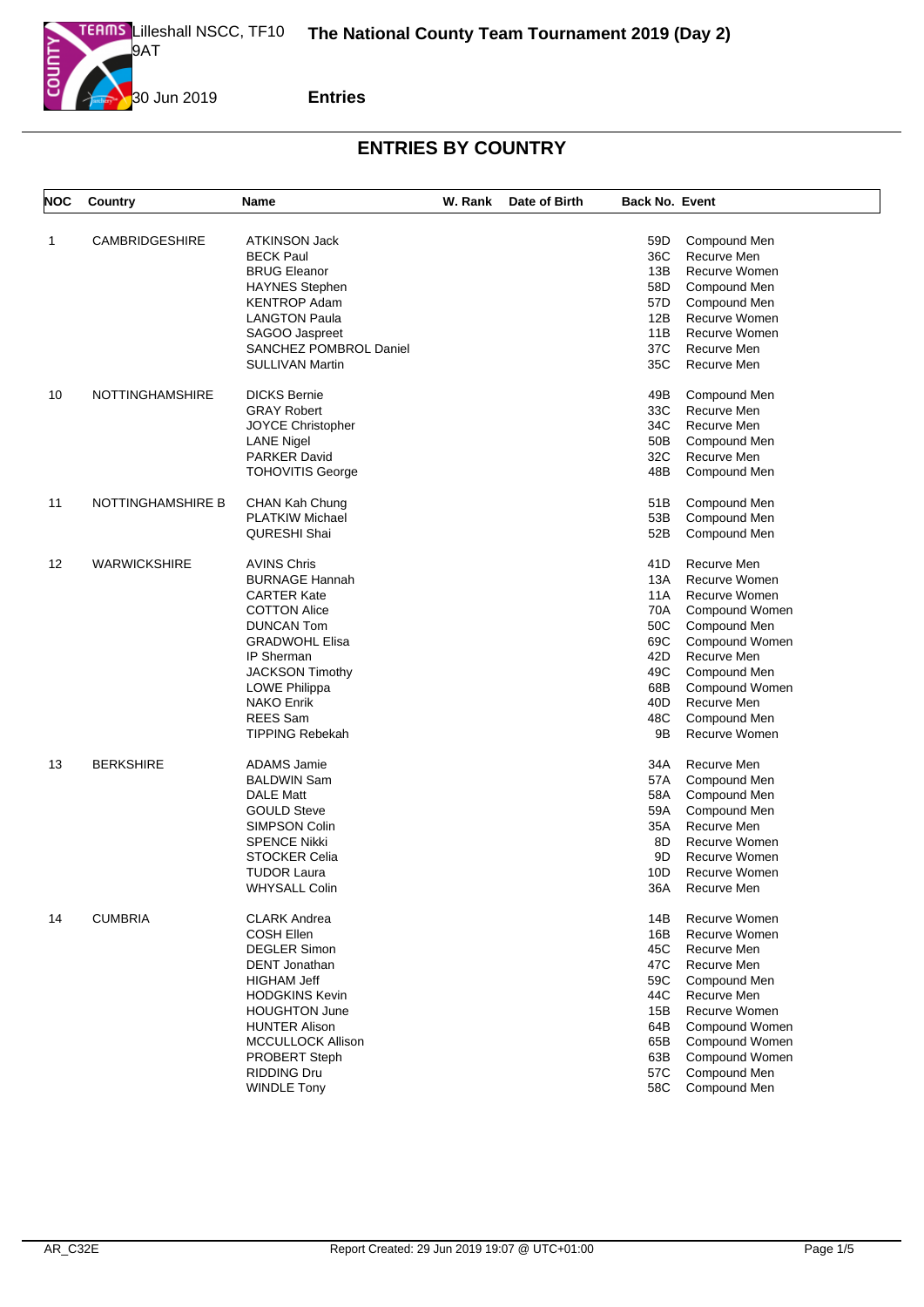

| <b>NOC</b> | Country                        | Name                      | W. Rank | Date of Birth | <b>Back No. Event</b> |                      |
|------------|--------------------------------|---------------------------|---------|---------------|-----------------------|----------------------|
|            |                                |                           |         |               |                       |                      |
| 15         | DEVON AND CORNWALL BARKER Zena |                           |         |               | 12A                   | Recurve Women        |
|            |                                | <b>BARRETT Jane</b>       |         |               | 4B                    | Longbow Women        |
|            |                                | <b>BOON Cor</b>           |         |               | 55B                   | Compound Men         |
|            |                                | <b>BROOM Matt</b>         |         |               | 54B                   | Compound Men         |
|            |                                | <b>CHAUDHRY Saira</b>     |         |               | 8Β                    | Recurve Women        |
|            |                                | <b>CHOPPING Chris</b>     |         |               | 30B                   | Longbow Men          |
|            |                                | <b>GLOVER Steve</b>       |         |               | 56B                   | Compound Men         |
|            |                                | <b>NEILL Seth</b>         |         |               | 28B                   | Longbow Men          |
|            |                                | NICHOLAS David            |         |               | 32D                   | Recurve Men          |
|            |                                | NICHOLAS Lucy             |         |               | 10B                   | Recurve Women        |
|            |                                | <b>RICHARDS Andrew</b>    |         |               | 31D                   | Recurve Men          |
|            |                                | <b>ROWE Alex</b>          |         |               | 33D                   | Recurve Men          |
|            |                                | <b>STAPLETON Michaela</b> |         |               | 5B                    | Longbow Women        |
|            |                                | <b>TWIGG Rob</b>          |         |               | 29B                   | Longbow Men          |
|            |                                | <b>TWIGG Sophie</b>       |         |               | 6B                    | Longbow Women        |
| 16         | <b>WORCESTERSHIRE</b>          | <b>CARTWRIGHT</b> lan     |         |               | 53D                   | Compound Men         |
|            |                                | <b>CLAY Paul</b>          |         |               | 47B                   | Recurve Men          |
|            |                                | <b>GARRETT Neill</b>      |         |               | 46D                   | Recurve Men          |
|            |                                | <b>GILDER Sally</b>       |         |               | 11C                   | Recurve Women        |
|            |                                | <b>PALMER Freya</b>       |         |               | 10 <sup>C</sup>       | Recurve Women        |
|            |                                | <b>POTTER Scott</b>       |         |               | 60D                   | Compound Men         |
|            |                                | <b>PRICE Chris</b>        |         |               | 51D                   | Compound Men         |
|            |                                | <b>WEBB Peter</b>         |         |               | 46B                   | Recurve Men          |
|            |                                | <b>WHITWORTH Liz</b>      |         |               | 8C                    | Recurve Women        |
| 17         | <b>WORCESTERSHIRE B</b>        | FINN Dan                  |         |               | 37D                   | Recurve Men          |
|            |                                |                           |         |               | 38D                   | Recurve Men          |
|            |                                | <b>HAZELL Wayne</b>       |         |               |                       |                      |
|            |                                | SMITH Roger               |         |               | 39D                   | Recurve Men          |
| 18         | <b>YORKSHIRE</b>               | <b>ALLAN Richard</b>      |         |               | 21C                   | <b>Barebow Men</b>   |
|            |                                | <b>BAINTON Aaron</b>      |         |               | 60A                   | Compound Men         |
|            |                                | <b>BARGEWELL Peter</b>    |         |               | 43C                   | Recurve Men          |
|            |                                | <b>BOARDMAN Suzannah</b>  |         |               | 2D                    | <b>Barebow Women</b> |
|            |                                | <b>CRICKMORE Neil</b>     |         |               | 41C                   | Recurve Men          |
|            |                                | <b>DICKINSON Sarah</b>    |         |               | 3D                    | <b>Barebow Women</b> |
|            |                                | <b>DWYER Michael</b>      |         |               | 19C                   | <b>Barebow Men</b>   |
|            |                                | <b>ELLIOTT Rosie</b>      |         |               | 6A                    | Longbow Women        |
|            |                                | <b>ENGLISH Neil</b>       |         |               | 61 A                  | Compound Men         |
|            |                                | <b>GARDINER Matthew</b>   |         |               | 42C                   | Recurve Men          |
|            |                                | <b>HEBDIGE Ged</b>        |         |               | 30A                   | Longbow Men          |
|            |                                | <b>HELLIWELL Grace</b>    |         |               | 1D                    | <b>Barebow Women</b> |
|            |                                | <b>HOWARD Lindsay</b>     |         |               | 64A                   | Compound Women       |
|            |                                | <b>HUDSON Sheila</b>      |         |               | 4A                    | Longbow Women        |
|            |                                | <b>HURST Shelley</b>      |         |               | 8A                    | Recurve Women        |
|            |                                | <b>JORDAN Martin</b>      |         |               | 28A                   | Longbow Men          |
|            |                                | <b>LOCK Oskars</b>        |         |               | 62A                   | Compound Men         |
|            |                                | <b>ROSE Marina</b>        |         |               | 65A                   | Compound Women       |
|            |                                | SOU Li                    |         |               | 10A                   | Recurve Women        |
|            |                                | <b>TUTUIANU Anca</b>      |         |               | 63A                   | Compound Women       |
|            |                                | <b>WHITHAM David</b>      |         |               | 29A                   | Longbow Men          |
|            |                                | <b>WINFIELD Steve</b>     |         |               | 20C                   | <b>Barebow Men</b>   |
|            |                                | WOODCOCK Helen            |         |               | 5A                    | Longbow Women        |
|            |                                | WOODCOCK-DEXTER Bethany   |         |               | 9A                    | Recurve Women        |
|            |                                |                           |         |               |                       |                      |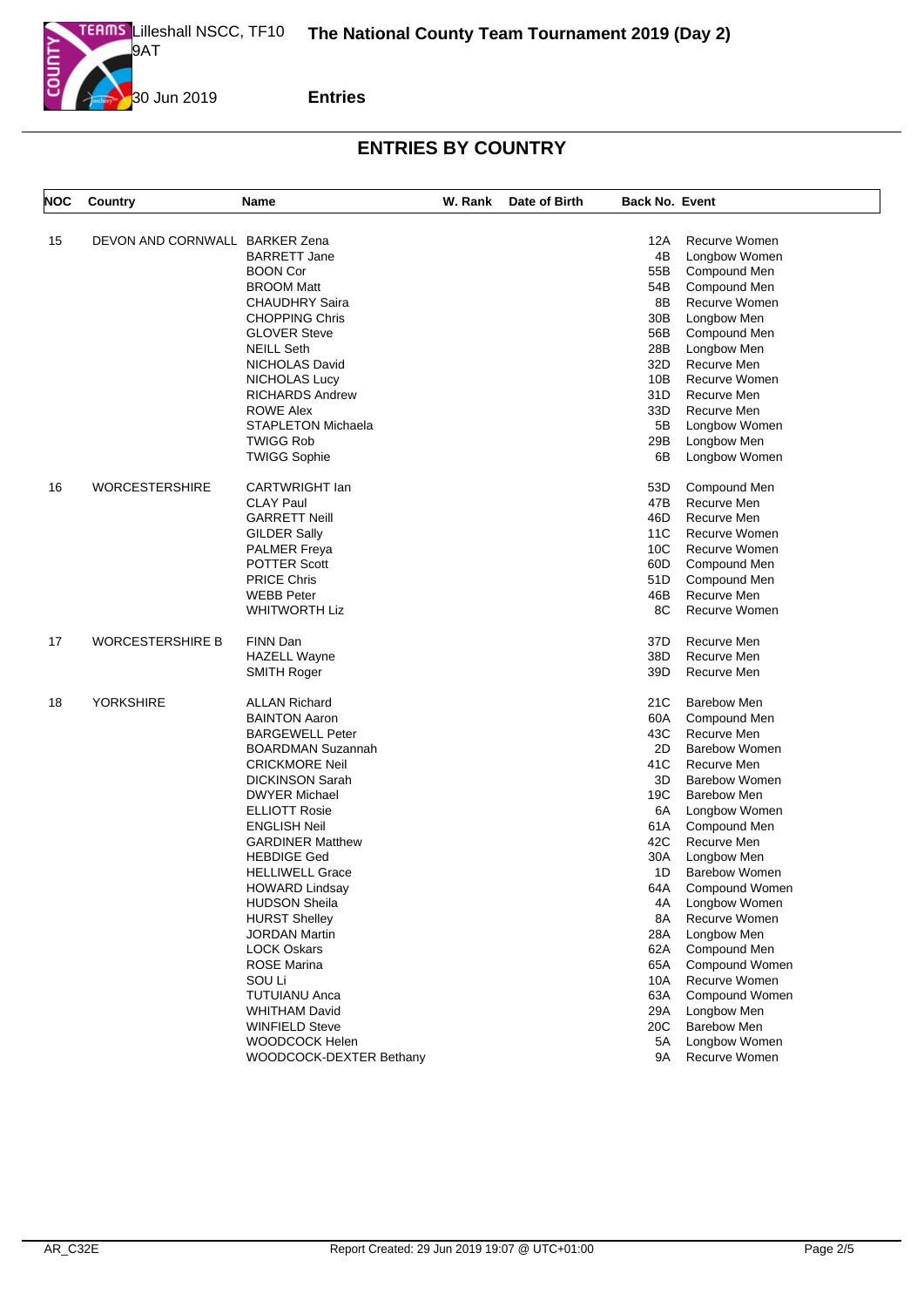

| <b>NOC</b> | Country                           | Name                                         | W. Rank | Date of Birth | <b>Back No. Event</b> |                            |
|------------|-----------------------------------|----------------------------------------------|---------|---------------|-----------------------|----------------------------|
| 19         | DORSET AND WILTSHIRE BURDEN Vicky |                                              |         |               | 70C                   | Compound Women             |
|            |                                   | <b>CANHAM Sean</b>                           |         |               | 26C                   | Longbow Men                |
|            |                                   | COLLEY lan                                   |         |               | 43D                   | Recurve Men                |
|            |                                   | <b>DAWSON Peter</b>                          |         |               | 56D                   | Compound Men               |
|            |                                   | <b>FERN Sarah</b>                            |         |               | ЗC                    | <b>Barebow Women</b>       |
|            |                                   | <b>HAYDEN Alan</b>                           |         |               | 54D                   | Compound Men               |
|            |                                   | <b>HAYDEN Gavin</b>                          |         |               | 44D                   | Recurve Men                |
|            |                                   | <b>HILL Alex</b>                             |         |               | 45D                   | Recurve Men                |
|            |                                   | <b>LANGTON-PHILLIPS Clare</b>                |         |               | 67D                   | Compound Women             |
|            |                                   | <b>MATTHEWS Paul</b>                         |         |               | 55D                   | Compound Men               |
|            |                                   | <b>MEAD Gloria</b>                           |         |               | 17C                   | Recurve Women              |
|            |                                   | <b>ORME Michelle</b>                         |         |               | 15C                   | Recurve Women              |
|            |                                   | <b>PEARCE Mike</b>                           |         |               | 27C                   | Longbow Men                |
|            |                                   | <b>ROSE Phoebe</b>                           |         |               | 2C                    | <b>Barebow Women</b>       |
|            |                                   | <b>SLIP Katheryn</b>                         |         |               | 16C                   | Recurve Women              |
|            |                                   | <b>WALKER-MATTHEWS Charlotte</b>             |         |               | 1C                    | <b>Barebow Women</b>       |
|            |                                   | <b>YEATES Micheal</b>                        |         |               | 25C                   |                            |
|            |                                   |                                              |         |               |                       | Longbow Men                |
| 20         | <b>BUCKINGHAMSHIRE</b>            | <b>ALLEN Neil</b>                            |         |               | 26B                   | Longbow Men                |
|            |                                   | <b>CEURVORST Paul</b>                        |         |               | 40A                   | Recurve Men                |
|            |                                   | <b>CLARK Andrew</b>                          |         |               | 42A                   | Recurve Men                |
|            |                                   | <b>COCK Ted</b>                              |         |               | 24B                   | <b>Barebow Men</b>         |
|            |                                   | <b>FIELD Paul</b>                            |         |               | 25B                   | Longbow Men                |
|            |                                   | <b>JONES Kevin</b>                           |         |               | 41 A                  | Recurve Men                |
|            |                                   | <b>KING Peter</b>                            |         |               | 27B                   | Longbow Men                |
|            |                                   | QUACH Tan                                    |         |               | 22B                   | <b>Barebow Men</b>         |
|            |                                   | <b>REHMAN Imran</b>                          |         |               | 23B                   | <b>Barebow Men</b>         |
| 21         | <b>OXFORDSHIRE</b>                | <b>BAIER Kat</b>                             |         |               | 67C                   | Compound Women             |
|            |                                   | <b>CRAWFORD Archie</b>                       |         |               | 50D                   | Compound Men               |
|            |                                   | <b>GLOVER Ben</b>                            |         |               | 48D                   | Compound Men               |
|            |                                   | <b>HENFREY Callum</b>                        |         |               | 43B                   | Recurve Men                |
|            |                                   | <b>MERRY Nat</b>                             |         |               | 68C                   | Compound Women             |
|            |                                   | <b>MORRIS Richard</b>                        |         |               | 49D                   | Compound Men               |
|            |                                   | PERRY Liana                                  |         |               | 66B                   | Compound Women             |
|            |                                   | <b>TIMMINS David</b>                         |         |               | 45B                   | Recurve Men                |
|            |                                   | <b>VANETTI Paul</b>                          |         |               | 43A                   | Recurve Men                |
| 22         | <b>OXFORDSHIRE B</b>              | <b>BUCHAN Andrew</b>                         |         |               | 44B                   | Recurve Men                |
|            |                                   | <b>LUNT Ciaran</b>                           |         |               | 45A                   | Recurve Men                |
|            |                                   | <b>SILALE Augustinas</b>                     |         |               | 44A                   | Recurve Men                |
| 23         | <b>CHESHIRE</b>                   | <b>HADFIELD Leigh</b>                        |         |               | 31 B                  | Recurve Men                |
|            |                                   | <b>KAHN Afran</b>                            |         |               | 32B                   | Recurve Men                |
|            |                                   | <b>NAIRN Thomas</b>                          |         |               | 33B                   | Recurve Men                |
| 24         | <b>ESSEX</b>                      | <b>ATKINSON Susi</b>                         |         |               | 12D                   | Recurve Women              |
|            |                                   | <b>ATTALIA Bob</b>                           |         |               | 25D                   | Longbow Men                |
|            |                                   | <b>BURGESS Richard</b>                       |         |               | 21A                   | <b>Barebow Men</b>         |
|            |                                   | <b>GEDALOVITCH Tony</b>                      |         |               | 20A                   | Barebow Men                |
|            |                                   | <b>HOWELL James</b>                          |         |               | 61B                   | Compound Men               |
|            |                                   | <b>JUNIPER Kevin</b>                         |         |               | 38B                   | Recurve Men                |
|            |                                   | <b>KING Wendie</b>                           |         |               | 11D                   | Recurve Women              |
|            |                                   | <b>LAWRENCE Mark</b>                         |         |               | 27D                   | Longbow Men                |
|            |                                   | <b>LAWRENCE Sharon</b>                       |         |               | 13D                   | Recurve Women              |
|            |                                   | <b>MALLET Eric</b>                           |         |               | 26D                   | Longbow Men                |
|            |                                   | PRETLOVE Jason                               |         |               | 60B                   | Compound Men               |
|            |                                   | <b>SEWELL Tony</b>                           |         |               |                       | Compound Men               |
|            |                                   |                                              |         |               | 62B                   |                            |
|            |                                   | <b>SKINNER Martin</b><br><b>SMITH Andrew</b> |         |               | 39B<br>37B            | Recurve Men<br>Recurve Men |
|            |                                   | <b>TURNER Mark</b>                           |         |               |                       | <b>Barebow Men</b>         |
|            |                                   |                                              |         |               | 19A                   |                            |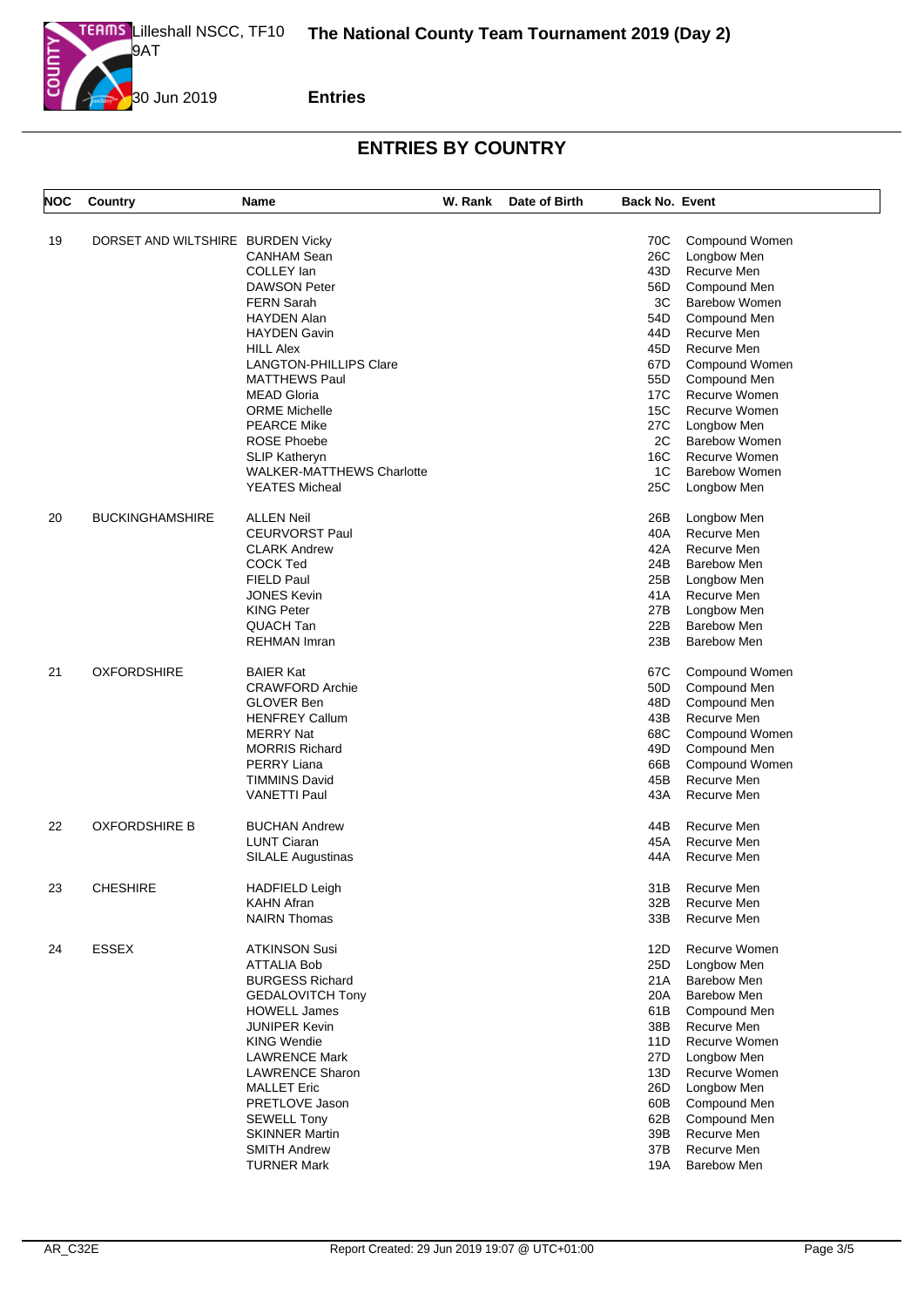

| <b>NOC</b> | Country                              | <b>Name</b>              | W. Rank | Date of Birth | <b>Back No. Event</b> |                               |
|------------|--------------------------------------|--------------------------|---------|---------------|-----------------------|-------------------------------|
|            |                                      |                          |         |               |                       |                               |
| 25         | LEICESTERSHIRE & RUTLAND BROWN GIII  | <b>BROWN Neil</b>        |         |               | 4D<br>55C             | Longbow Women<br>Compound Men |
|            |                                      | <b>CHAPMAN Bill</b>      |         |               | 54C                   | Compound Men                  |
|            |                                      | <b>CHARTERS Catriona</b> |         |               | 5D                    | Longbow Women                 |
|            |                                      | <b>COPSON Kim</b>        |         |               | 16D                   | Recurve Women                 |
|            |                                      | <b>COVENEY Arthur</b>    |         |               | 42B                   | Recurve Men                   |
|            |                                      | <b>JONES Georgie</b>     |         |               | 7B                    | Longbow Women                 |
|            |                                      | LASZSKOWICZ Neil         |         |               | 56C                   | Compound Men                  |
|            |                                      | <b>RANDALL Rebecca</b>   |         |               | 15D                   | Recurve Women                 |
|            |                                      | <b>SMITH Anne</b>        |         |               | 14D                   | Recurve Women                 |
|            |                                      | <b>STEPHENSON Ollie</b>  |         |               | 41B                   | Recurve Men                   |
|            |                                      | <b>TRUDGILL Ben</b>      |         |               | 40B                   | Recurve Men                   |
|            |                                      |                          |         |               |                       |                               |
| 26         | SURREY A A                           | FITZGERALD Richard       |         |               | 38C                   | Recurve Men                   |
|            |                                      | <b>HIGGS Graham</b>      |         |               | 40C                   | Recurve Men                   |
|            |                                      | <b>WOODGATE James</b>    |         |               | 39C                   | Recurve Men                   |
| 3          | DERBYSHIRE AS                        | <b>ADAM Wilson</b>       |         |               | 35D                   | Recurve Men                   |
|            |                                      | <b>COOPER Lisa</b>       |         |               | 18D                   | Recurve Women                 |
|            |                                      | <b>CRISPIN Cousins</b>   |         |               | 34D                   | Recurve Men                   |
|            |                                      | <b>HASLAM Lewis</b>      |         |               | 51C                   | Compound Men                  |
|            |                                      | <b>KENDRICK Laura</b>    |         |               | 18B                   | Recurve Women                 |
|            |                                      | <b>PETER Botchett</b>    |         |               | 36D                   | Recurve Men                   |
|            |                                      | <b>SCOTT Simon</b>       |         |               | 53C .                 | Compound Men                  |
|            |                                      | <b>TAYLOR Philippa</b>   |         |               | 17B                   | Recurve Women                 |
|            |                                      | <b>THOMAS Nathan</b>     |         |               | 52C                   | Compound Men                  |
|            |                                      |                          |         |               |                       |                               |
| 4          | DURHAM AND NORTHUMBERLAND BEWS Julie |                          |         |               | 3B                    | <b>Barebow Women</b>          |
|            |                                      | <b>CHALMERS Niamh</b>    |         |               | 6C                    | Longbow Women                 |
|            |                                      | <b>DUNCANSON Kevin</b>   |         |               | 56A                   | Compound Men                  |
|            |                                      | <b>DUNCANSON Pamela</b>  |         |               | 68D                   | Compound Women                |
|            |                                      | <b>FOSTER Elizabeth</b>  |         |               | 70B                   | Compound Women                |
|            |                                      | <b>HALL Catherine</b>    |         |               | 7C                    | Longbow Women                 |
|            |                                      | <b>INGRAM Richard</b>    |         |               | 38A                   | Recurve Men                   |
|            |                                      | <b>JAMES Steven</b>      |         |               | 54A                   | Compound Men                  |
|            |                                      | <b>KEITH Becc</b>        |         |               | 69A                   | Compound Women                |
|            |                                      | LEVERETT David           |         |               | 19D                   | <b>Barebow Men</b>            |
|            |                                      | <b>LEVERETT Tracey</b>   |         |               | 1B                    | Barebow Women                 |
|            |                                      | <b>MCGOVERN Claire</b>   |         |               | 15A                   | Recurve Women                 |
|            |                                      | NICHOLSON Paul           |         |               | 37A                   | Recurve Men                   |
|            |                                      | <b>RELTON Karen</b>      |         |               | 14A                   | Recurve Women                 |
|            |                                      | <b>ROBERSON Keith</b>    |         |               | 39A                   | Recurve Men                   |
|            |                                      | <b>ROBERTSON Mark</b>    |         |               | 20D                   | <b>Barebow Men</b>            |
|            |                                      | <b>SPEIGHT Mark</b>      |         |               | 55A                   | Compound Men                  |
|            |                                      | <b>STUDHOLME Glenn</b>   |         |               | 21D                   | <b>Barebow Men</b>            |
|            |                                      | <b>THORNTON Abigail</b>  |         |               | 16A                   | Recurve Women                 |
|            |                                      | <b>WALLER Vicki</b>      |         |               | 2B                    | <b>Barebow Women</b>          |
|            |                                      | YOUNG Lynn               |         |               | 4C                    | Longbow Women                 |